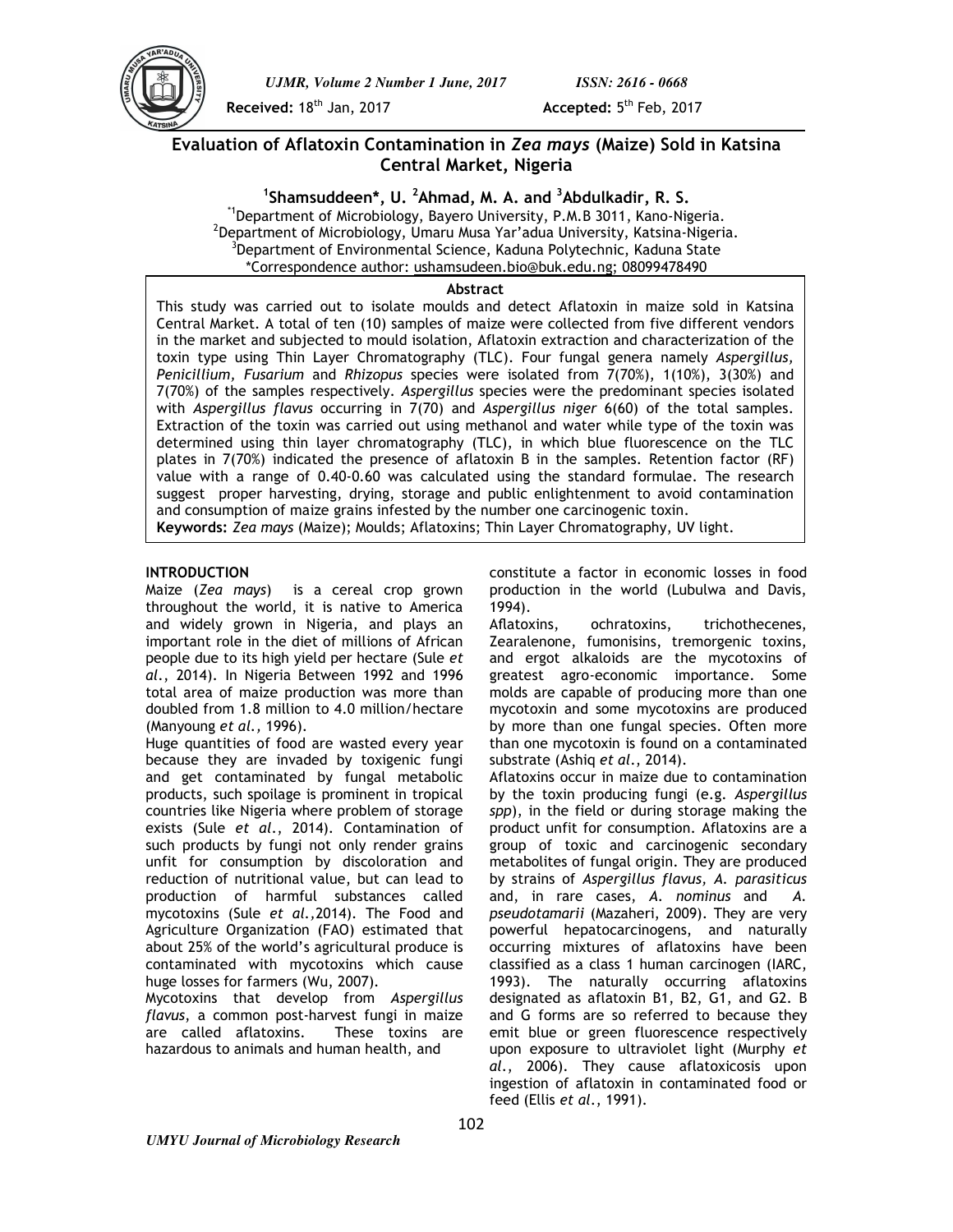Occurrence of aflatoxins in maize has been reported in Nigeria, by Shamsuddeen and Kabir, (2015). The aim of this study is to carry out the isolate of moulds and detect Aflatoxin in maize sold in Katsina Central Market.

## **MATERIALS AND METHODS**

### **Study Area and Sample Collection**

 A total of ten (10) samples were collected randomly from five (5) different vendors in Katsina central market. Two (2) samples were obtained (white and Yellow maize) from each of the five vendors, the samples were labelled and transported to the Department of Microbiology laboratory at Umaru Musa Yar'adua University, Katsina in a sterile polythene bag for analysis (Pearce *et al.,* 2004; Sule *et al.,* 2014).

## **Isolation and Identification of Moulds from Maize Grains**

Potato Dextrose Agar (PDA) was prepared according to manufacturer's instructions and sterilized by autoclaving at 121°C pressure for 15 minutes. Five seeds of each maize grain was randomly chosen using sterile forceps and placed on prepared petridishes. The cultures were covered, labeled and incubated at room temperature for two to three days. Mixed growth was sub-cultured into a freshly prepared medium (PDA) to obtain pure cultures (Mukhtar *et al*., 2010). The moulds were identified according to Lina (2013) based on colonial appearance on culture plates.

## **Extraction of Aflatoxin from Maize Grains**

Thirty (30g) of the samples each was ground using pestle and mortar. Twenty (20g) of each of the ground samples was measured into a clean jar with seal. A 100ml of  $70:30(v/v)$ methanol-water solution was added and the jar sealed. The mixture was vigorously shaken for three (3) minutes, allowed to settled and then filtered through a filter paper and the filtrate was obtained, the residue was discarded and the filtrate was concentrated using a rotary evaporating machine. The concentrated extracts were poured in well bijou bottles,

labelled and kept in a refrigerator for further analysis (Tijjani *et al*., 2013).

### **Detection of Aflatoxin Using Thin Layer Chromatography (TLC)**

The chromatography plates were coated with silica gel. Thirty grams (30g) of silica gel was mixed with 75ml of distilled water, this was used to coat the chromatographic plates and allowed to dry for 30minutes.The coated plates were activated by heating in an oven at 100 $^{\circ}$ C for 30minutes, then, the extract from extraction were spotted on the plates using capillary tubes. Chloroform: methanol mixture of 97:3ml was used as the chromatographic solvent, it was run into the chromatogram or chromatographic tank to serve as the mobile phase of the chromatography (Audi, 2010). The spotted plates were dipped into the tank containing the solvent without allowing the solvent to touch the areas spotted with the extract. The solvent was allowed to move the substance (extracts) until the solvent stop moving. The distance moved by the solvent and that moved by the substance were marked immediately after removing from the solvent and measured for calculating the retention factor using the relation;

## **RF=**Distance Moved by Substance (DMS)

Distance Moved by Solvent (SF)

The presence of aflatoxins was detected by illuminating the plates with ultra-violet light (UV) were blue or green fluorescence indicate aflatoxin B and G respectively (Shamsuddeen and Kabir, 2015).

## **RESULTS**

#### **Mould Isolation from Maize Grains**

Four fungal genera namely *Aspergillus, Fusarium, Rhizopus* and *Penicillium* species were isolated from the ten samples analysed. *Aspergillus* and *Rhizopus* spp has the highest number of occurrence followed by *Fusarium*  spp. with *Penicillium* spp. occurring in only one out of the ten samples analysed. Aspergillus spp. present in 7(70%), *Fusarium* spp. in 3(30%), *Rhizopus* spp. in 7(70%) and *Penicillium* spp. in 1(10%) of all the samples analysed (Table 1).

| Table T. Modius isolated Holli Maize Orallis |                    |                     |               |                  |  |
|----------------------------------------------|--------------------|---------------------|---------------|------------------|--|
| $\overline{\mathsf{Sample}}(s)$              | Aspergillus spp    | <b>Fusarium</b> spp | Rhizopus spp. | Penicillium spp. |  |
| WM <sub>1</sub>                              |                    |                     |               |                  |  |
| WM <sub>2</sub>                              |                    |                     |               |                  |  |
| WM <sub>3</sub>                              | ٠                  |                     |               |                  |  |
| WM <sub>4</sub>                              |                    |                     |               |                  |  |
| WM <sub>5</sub>                              |                    | ٠                   |               |                  |  |
| YM,                                          |                    |                     |               |                  |  |
|                                              |                    |                     |               |                  |  |
| YM <sub>2</sub>                              |                    |                     |               |                  |  |
| YM <sub>3</sub>                              |                    |                     |               |                  |  |
| YM <sub>4</sub>                              |                    |                     | ٠             |                  |  |
| YM <sub>5</sub>                              |                    |                     |               |                  |  |
| Total                                        | 7(70%)             | 3(30%)              | 7(70%)        | 1(10%)           |  |
| KEY: WM = White maize.                       | YM = Yellow maize. | += Present.         | $-$ = Absent  |                  |  |

103

**Table 1: Moulds Isolated from Maize Grains** 

*UMYU Journal of Microbiology Research*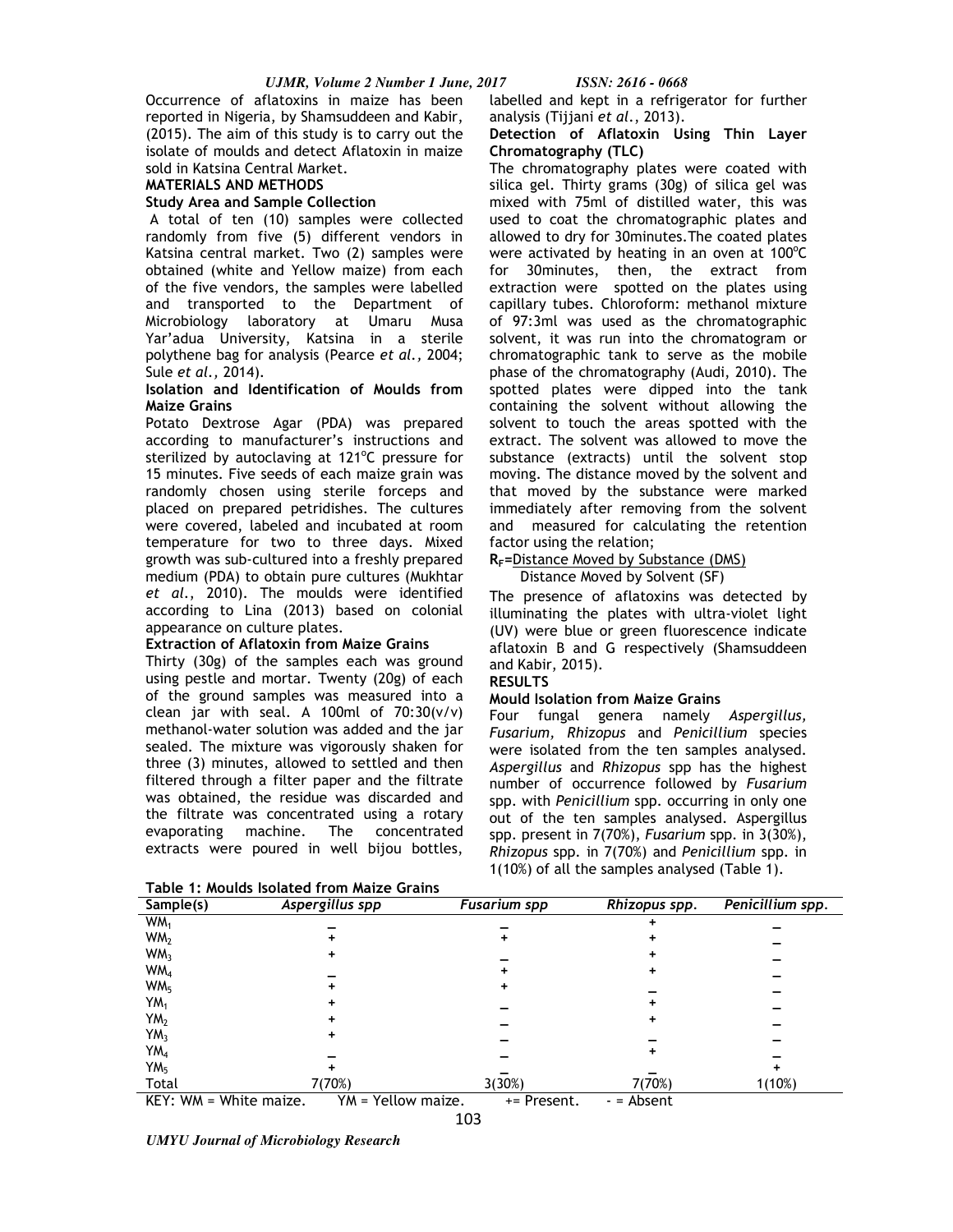**Aspergillus species isolated from Maize Grains**  The results revealed that *Aspergillus flavus* has the highest number of occurrence and

*Aspergillus flavus* was found to be present in 7(70%) while *Aspergillus niger* was present in 6(60%) of the ten samples analysed as seen in Table 2.

| . .<br>. .<br>Sample(s) | Aspergillus flavus                | Aspergillus niger |
|-------------------------|-----------------------------------|-------------------|
| WM <sub>1</sub>         |                                   |                   |
| WM <sub>2</sub>         | ۰                                 | +                 |
| WM <sub>3</sub>         | +                                 |                   |
| WM <sub>4</sub>         |                                   |                   |
| WM <sub>5</sub>         | ٠                                 | +                 |
| YM <sub>1</sub>         | +                                 | +                 |
| YM <sub>2</sub>         | +                                 | +                 |
| YM <sub>3</sub>         | +                                 | +                 |
| YM <sub>4</sub>         |                                   |                   |
| YM <sub>5</sub>         |                                   | ٠                 |
| <b>Total</b>            | 7(70%)                            | 6(60%)            |
| KEY: WM = White maize.  | YM = Yellow maize.<br>+= Present. | - = Absent        |

## **Table 2:** *Aspergillus Species* **Identified**

#### **Nature and Colour of Extracts obtained from Maize samples**

Table 3 showed the extracts to have colour that ranged from amber to pale yellow while texturally some were oily and some watery

| Sample(s)       | <b>Colour of extract</b> | Texture of the extract      |  |
|-----------------|--------------------------|-----------------------------|--|
| WM <sub>1</sub> | Amber                    | Oilv                        |  |
| WM <sub>2</sub> | Amber                    | Watery with oil suspensions |  |
| WM <sub>3</sub> | Amber                    | Watery with oil suspensions |  |
| WM <sub>4</sub> | Amber                    | Watery with oil suspensions |  |
| WM <sub>5</sub> | Amber                    | Watery with oil suspensions |  |
| $YM_1$          | Amber                    | Oily                        |  |
| YM <sub>2</sub> | Pale yellow              | Oily                        |  |
| YM <sub>3</sub> | Pale yellow              | Oilv                        |  |
| YM <sub>4</sub> | Pale yellow              | Watery with oil suspensions |  |
| YM <sub>5</sub> | Yellow                   | Oily                        |  |

KEY: WM = White Maize YM = Yellow Maize

## **Thin Layer Chromatography, retention factor obtained and type of toxin detected**

Findings revealed that (Table 4) aflatoxin is present in seven (7) samples and absent in three (3) samples. The retention factor after

separation of individual components using thin layer chromatography (TLC) has a range of 0.42 to 0.57 while illumination under UV light shows a blue fluorescent spot in seven samples indicating aflatoxin B.

**Table 4: Retention Factor and Fluorescence under UV Light for Maize Grains**

| Sample(s)       | $DMS$ (cm) | $SF$ (cm) | <b>RF</b> | <b>Fluorescence</b> |
|-----------------|------------|-----------|-----------|---------------------|
| WM <sub>1</sub> | 8.2        | 14.2      | 0.57      | ND.                 |
| WM <sub>2</sub> | 6.5        | 14.2      | 0.46      | Blue                |
| WM <sub>3</sub> | 6.4        | 14.2      | 0.45      | Blue                |
| WM <sub>4</sub> | 6.3        | 14.2      | 0.44      | <b>ND</b>           |
| WM <sub>5</sub> | 6.6        | 14.2      | 0.46      | Blue                |
| YM <sub>1</sub> | 6.1        | 14.2      | 0.43      | Blue                |
| YM <sub>2</sub> | 6.0        | 14.2      | 0.42      | Blue                |
| YM <sub>3</sub> | 6.0        | 14.2      | 0.42      | Blue                |
| YM <sub>4</sub> | 6.1        | 14.2      | 0.43      | ND.                 |
| YM <sub>5</sub> | 6.2        | 14.2      | 0.44      | Blue                |

KEY: WM = White Maize YM = Yellow Maize ND = Not Detected Blue= Aflatoxin B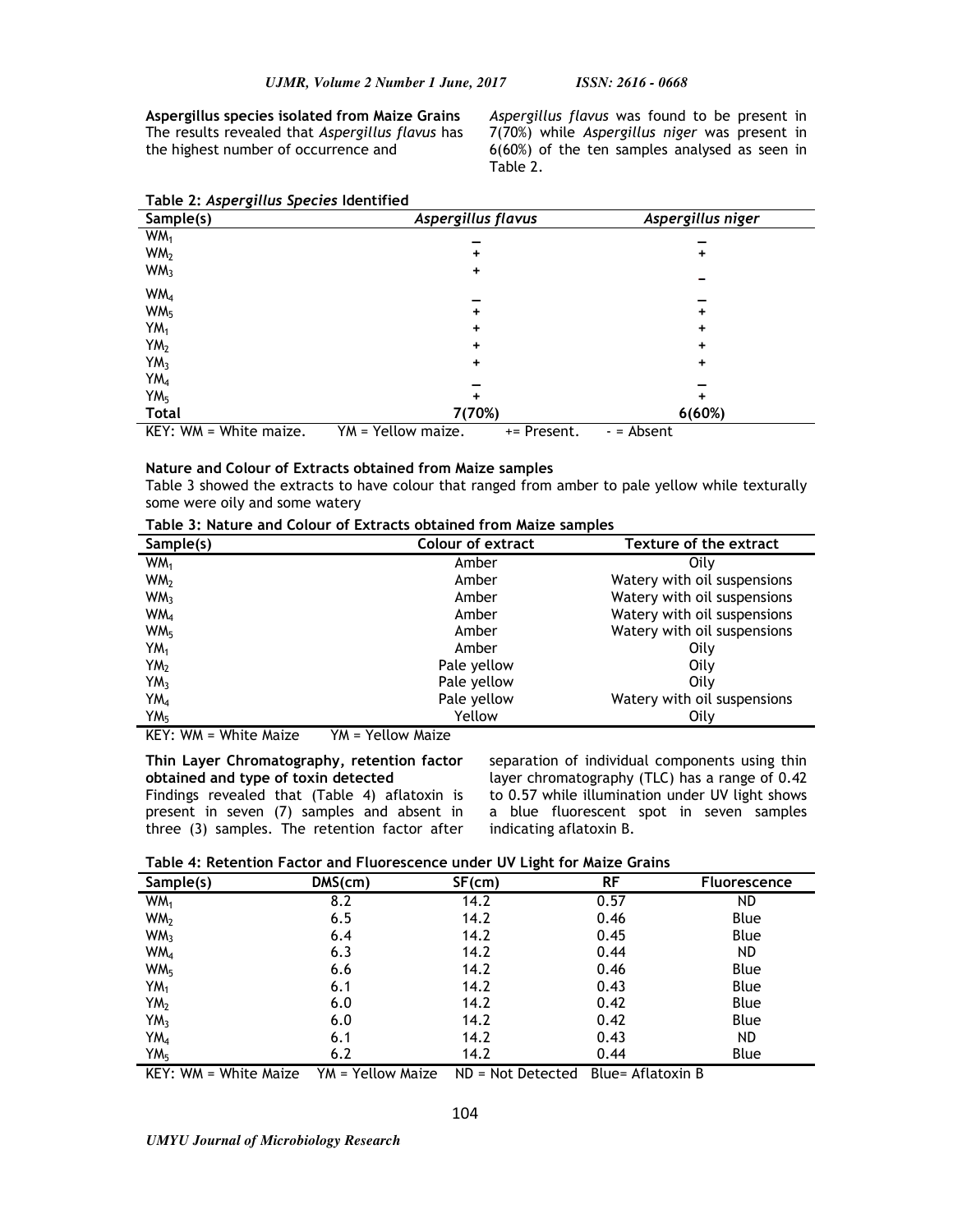### **DISCUSSION**

A total of four fungal genera namely, *Aspergillus* species*, Fusarium* species*, Rhizopus*  species *and Penicillium* species were isolated from the samples, these results agrees with those of Mukhtar *et al* (2010); Hassan *et al.*  (2014); Sule *et al.* (2014), Shamsuddeen and Kabir (2015) were the presence of the same fungal species were reported in their research on maize. *Aspergillus* genera (*Aspergillus flavus* and *Aspergillus niger*) has the highest number of occurrence which was also reported by Richard *et al.* (2007) and Hassan *et al* (2014) in some maize samples analysed. The high occurrence of *Aspergillus* spp might be due to careless handling of grains during shelling which consequently exposes the cotyledon which contain a lot of nutritious food substances to fungal pathogens (Mukhtar *et al*., 2010).

From analysis of the extract using thin layer chromatography, a range of 0.40-0.57 retention factor (RF) value was obtained which agrees to the result obtained in maize samples from Dawanau grains market in Kano (Shamsuddeen and Kabir, 2015). It's also clear that all extracts of maize from which *Aspergillus* species were isolated produces a blue fluorescence after illumination with ultraviolent light which is an indication of the presence of aflatoxin in the sample. Similar result was obtained by Sule *et al* (2014) where they reported fungal isolates to have produced aflatoxin in maize and maize products. while production of blue fluorescence on TLC plates after illumination with UV light was a similar result to that obtained by Shamsuddeen and Magashi (2004). The contamination by these fungi and their toxic metabolites has been associated with several human and animal diseases including liver and oesophageal cancer, particularly in Africa (Marasa, 2001), they also play a considerable role in causing liver damage, liver

## **REFERENCES**

.

- Ashiq, S., Hussain B., and Ahmad B. (2014). Natural occurrence of mycotoxins in medicinal plants: A review. *Article in Fungal Genetics and Biology,* 66(1), pp. 1-10. Accessed from https://www.researchgate.net/publication /260439973 (Accessed on 1/08/2016).
- Ellis WO, Smith JP, Simpson BK (1991) Aflatoxins in food occurrence, biosynthesis, effects on organisms, detection and methods of control. *Critical Review on Food Science and Nutrition,* 30:403–439.
- Hassan F. F., Muna. H. A., Abdul. Kareem. J. H. (2014). Isolation and Identification of Fungal Propagation in Stored Maize and

cirrhosis, induction of tumor in both man and animals (Shamsuddeen and Magashi, 2004), infertility in men (Uriah *et al.*, 2001), reduction in salivatory secretory IgA levels (Turner *et al*., 2003).

 Aflatoxin contamination has also been shown to reduce feed intake, increase liver and kidney weights of farm animals, as well as induce immunosuppression and hepatitis in them, all of which contribute to increased mortality in farm animals (Hussein and Brussel, 2001) as well as reduction in quality of milk produced by farm animals (Zain, 2011).

## **CONCLUSION**

The maize samples were found to be contaminated with *Aspergillus* species*, Fusarium* species*, Rhizopus* species *and Penicillium* species*.* The study showed that maize grains were contaminated with aflatoxins **RECOMMENDATIONS**

- Adequate drying of the grain after harvesting by reducing the grain moisture to less than 15% within 48hours before storage should be adopted.
- Storage facilities should be monitored regularly to detect grain toxigenic mould development.
- Damage of all kind (i.e. mechanical and insect) should be avoided during and after harvesting of the grains.
- Seed dressing and use of fungicides before planting should be encouraged. Consumption of visibly spoiled grains should be avoided to minimize human and animal contamination.
- Time to time checks on level of aflatoxin and degree of fungal contamination should be adopted by designated authorities.
- Public enlightments should be encouraged and supported by the government to minimize contamination risk.

detection of aflatoxin B1 Using TLC and ELISA Technique. *Iraqi Journal of Science*, 55(2B):634-642

- Hussein, H. S. and Brasel, J. M., (2001). Toxicity, metabolism and impact of mycotoxins on humans and animals. *Toxicology,* 167: 101-134.
- International Agency for Research on Cancer (IARC) (1993). IARC Monographs on the Evaluation of Carcinogenic Risks to Humans, Some naturally occurring substances: food items and constituents, heterocyclic aromatic amines and mycotoxins. *IARC Monogr Evaluation of Carcinogenic Risks in Human,* 56: 489–521.

*UMYU Journal of Microbiology Research*